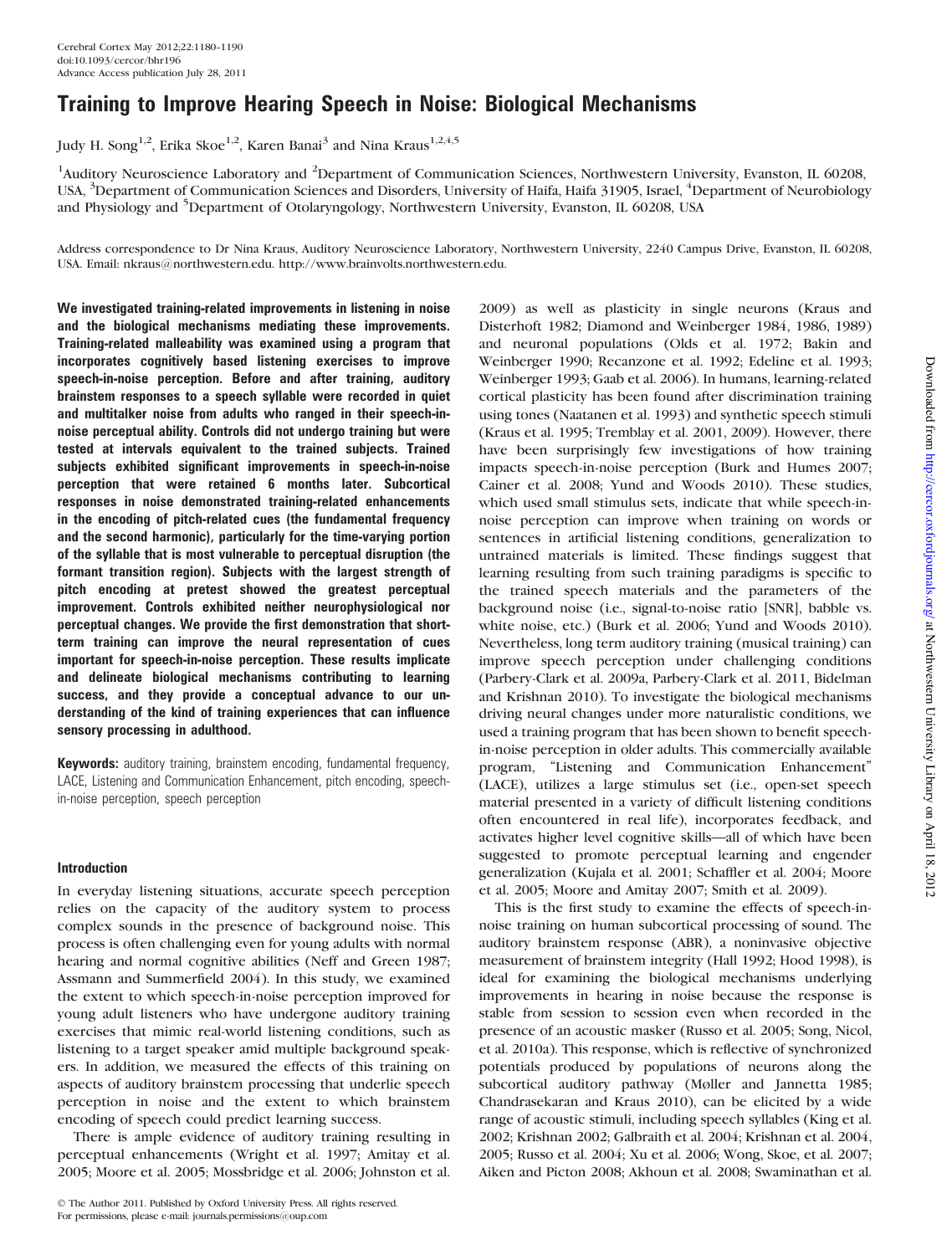2008). Brainstem synchronization is so precise that disparities on the order of tenths of milliseconds are clinically significant (Jacobson 1985; Hood 1998). Consequently, even subtle training-related differences in the speech-evoked ABR could be indicative of meaningful neural plasticity.

To examine the malleability of the biological mechanisms underlying improvements in speech-in-noise perception, we measured ABRs from a group of young adults immediately before and after auditory training. Because long-term retention of behavioral and neurophysiologic changes has not been demonstrated previously, we also obtained neural and behavioral measurements 6 months after training. Behavioral and neurophysiological measures were also obtained from untrained control subjects at intervals equivalent to the trained group. By including nonnative English speakers into our subject pool, we obtained a wide range of performance on speech-innoise tasks without confounding factors such as cognitive impairment or hearing loss. Nonnative English speakers tend to have more difficulty with English speech recognition in suboptimal acoustic environments compared with native English speakers even though their speech recognition ability is comparable in quiet listening conditions (Nabelek and Donahue 1984; Takata and Nabelek 1990; Mayo et al. 1997; Meador et al. 2000; Rogers et al. 2006).

We hypothesized that auditory training would yield improvements in speech-in-noise perception by strengthening brainstem encoding of acoustic features that are crucial for speech-in-noise perception. Specifically, we predicted that the encoding of the fundamental frequency  $(F_0)$  and the second harmonic  $(H_2)$  would be enhanced with training. This is because successful tracking of the target message is reliant on the listener's ability to benefit from these pitch cues found in speech (Brokx and Nooteboom 1982; Assmann and Summerfield 1990; Meddis and O'Mard 1997; Bird and Darwin 1998). This hypothesis is supported by recent work highlighting the relationship between speech-in-noise perception and subcortical representation of pitch cues (Anderson et al. 2010; Anderson et al. 2011; Song, Skoe, et al. 2010b). It is also known that subcortical experience-dependent plasticity occurs over the lifetime (Krishnan et al. 2005; Musacchia et al. 2007; Wong, Skoe, et al. 2007; Parbery-Clark et al. 2009b; Kraus and Chandrasekaran 2010) and following short-term auditory training (Russo et al. 2005; de Boer and Thornton 2008; Song et al. 2008; Carcagno and Plack 2010; Kumar et al. 2010), although subcortical plasticity following speech-in-noise training has not been previously evaluated.

## Materials and Methods

#### **Participants**

Sixty young adults (38 females), aged 19-35 years (mean age  $= 24.7$ , standard deviation  $[SD] = 3.5$  years) with no history of neurological disorders, participated in this study. To control for musicianship, a factor known to modulate frequency encoding at the level of the brainstem (Parbery-Clark et al. 2009b; Strait et al. 2009; Kraus and Chandrasekaran 2010), all subjects had fewer than 6 years of musical training that ceased 10 or more years prior to study enrollment. All participants had normal IQ (mean SD:  $106$ , SD = 9) as measured by the Test of Nonverbal Intelligence-3 (Brown et al. 1997), normal hearing  $(\leq 20$  dB Hearing Level [HL] pure-tone thresholds from 125-8000 Hz), and normal click-evoked ABR wave V latencies to 100 µs clicks presented at 31.1 Hz at 80.3 dB sound pressure level (SPL). Participants gave their informed consent in accordance with the Northwestern University Institutional Review Board.

Participants were randomly assigned to a group that underwent training or to a group that received no remediation. The trained group was composed of 28 young adults (17 females), aged 19-35 years (mean age =  $26.0$ ,  $SD = 3.8$  years), and the control group was composed of  $32$ young adults (21 females), aged 20-31 years (mean age =  $23.7$ , SD =  $2.8$ ) years). For both the trained and control groups, half of the participants were nonnative English speakers, with the other half consisting of native English speakers. Nonnative speakers were included to widen the range of performance on the English-based speech-in-noise tasks for this normal hearing population. Nonnative trained and nonnative control groups were matched on English proficiency. All nonnative speakers started learning English after 5 years of age, resided in the United States of America, and had good English proficiency (score  $\geq 50$ ) as measured by the Speaking Proficiency English Assessment Kit score (mean score = 52.61, SD = 7.4) and the Peabody Picture Vocabulary Test score (mean  $score = 107.92$ ,  $SD = 31.2$ ).

For the trained group, the mean test time between pre- and posttraining sessions was  $57.43$  ( $\pm 34.01$ ) days. The control group was tested at time intervals equivalent to the trained participants with the mean time between Test 1 and Test 2 being  $57.5$  ( $\pm$ 32.8) days ( $t$  = 0.001,  $P = 0.99$ ). Approximately 6 months after the completion of LACE (mean time: 6 months  $\pm$  3 weeks), a subset of the original subjects (trained group  $n = 16$ , control group  $n = 12$ ) returned to the laboratory and were retested a third time (Test 3) to examine the retention of training-related changes.

## Neurophysiologic Stimuli and Recording Parameters

Brainstem responses were elicited in response to the syllable [da] in a quiet and a multitalker noise condition. This stimulus was a sixformant syllable synthesized at a 20 kHz sampling rate using a Klatt synthesizer (Klatt 1980). The duration was 170 ms with voicing  $(F<sub>0</sub> = 100 Hz)$  onset at 10 ms (Fig. 1A). The formant transition duration was 50 ms and comprised a linearly rising first formant  $(F_1)$ (400-720 Hz), linearly falling  $F_2$  and  $F_3$  (1700-1240 Hz and 2580-2500 Hz, respectively), and flat  $F_4$  (3300 Hz),  $F_5$  (3750 Hz), and  $F_6$ (4900 Hz). After the transition region, these formant frequencies remained constant at 720, 1240, 2500, 3300, 3750, and 4900 Hz for the remainder of the syllable  $(50-170 \text{ ms})$ . The stop burst consisted of 10 ms of initial frication centered at frequencies around  $F_4$  and  $F_5$ .



Figure 1. (A) The acoustic waveform of the target stimulus [da]. The formant transition and vowel regions are bracketed. The periodic amplitude modulations of the stimulus, reflecting the rate of the fundamental frequency  $(F_0 = 100 \text{ Hz})$ , are represented by the major peaks in the stimulus waveform (10 ms apart). (B) Pre- (black) and posttraining (red) grand average brainstem responses of trained subjects recorded to the [da] stimulus in quiet (top) and in the 6-talker babble (bottom) condition over the entire response. Overlay of pre- and posttraining responses shows that the posttraining brainstem response recorded in 6-talker babble exhibits a more robust representation of  $F<sub>0</sub>$ . This enhancement is demonstrated by larger amplitudes of the prominent periodic peaks occurring every 10 ms in this time region. The transition portion of the response reflects the shift in formants of the stimulus as it moves from the onset burst of the stop consonant to the vowel portion of the syllable. The steady-state portion of the response reflects phase locking to stimulus periodicity in the vowel.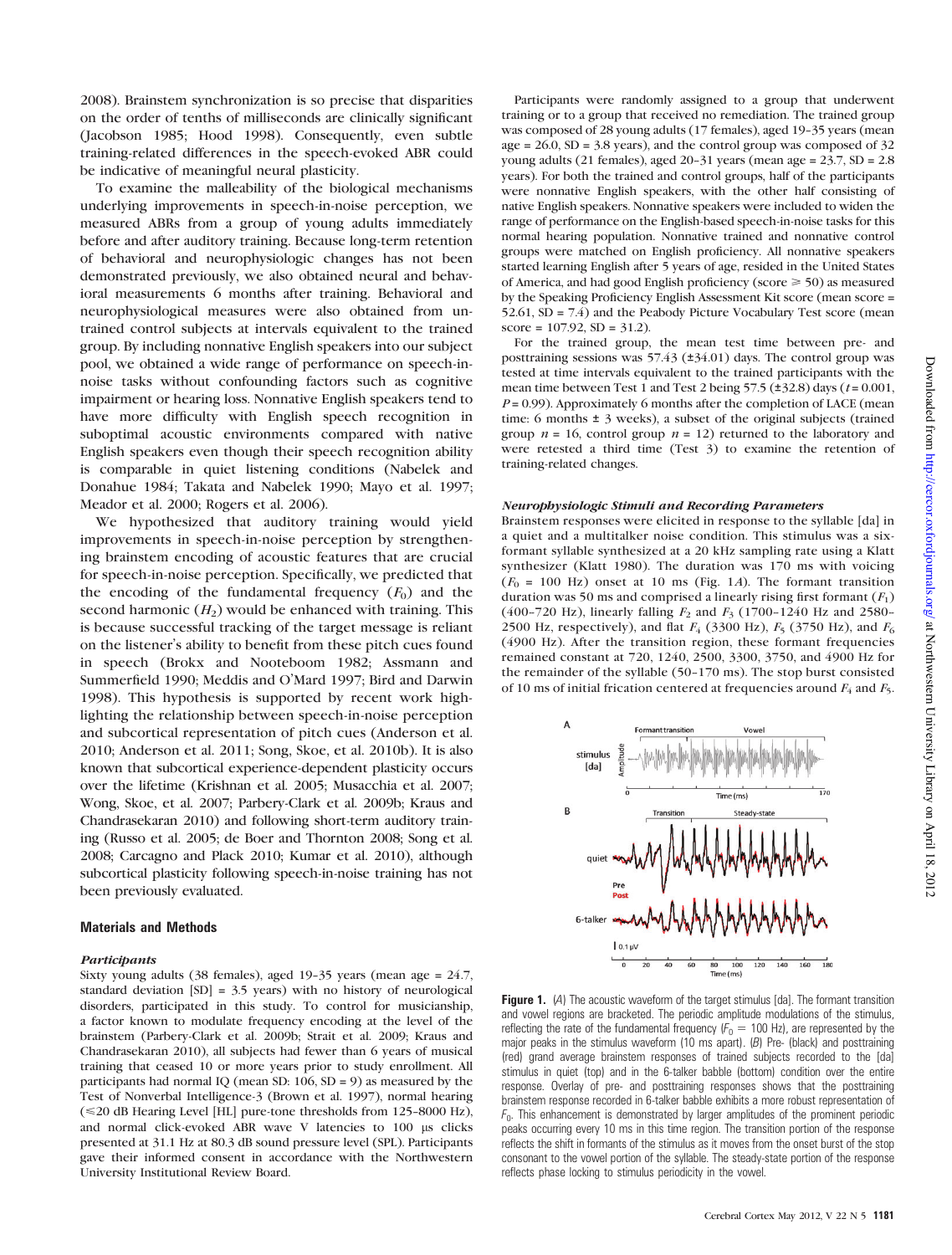The syllable [da] was presented at 80.3 dB SPL at a rate of 4.35 Hz in alternating polarities via an insert earphone placed in the right ear (ER-3; Etymotic Research, Elk Grove Village, IL).

The noise condition consisted of 6-talker (3 female and 3 male native English speakers) babble spoken in English. To create the babble, the speakers were instructed to speak in a natural conversational style. Recordings of nonsense sentences were made in a sound-attenuated booth in the phonetics laboratory of the Department of Linguistics at Northwestern University (Smiljanic and Bradlow 2005) and were digitized at a sampling rate of 16 kHz with a 24-bit accuracy (for further details, see Smiljanic and Bradlow 2005; Van Engen and Bradlow 2007). The tracks were root mean square amplitude normalized using Level 16 software (Tice and Carrell 1998). The 6-talker babble track (4000 ms) was looped for the duration of data collection (ca. 25 min) with no silent intervals. This presentation paradigm allowed the noise to occur at a randomized phase with respect to the target speech sound [da]. Thus, responses that were time locked to the target sound could be averaged without the confound of including phase coherent responses to the background noise.

In the quiet and noise conditions, 6300 sweeps of the ABR to [da] were collected using Scan 4.3 Acquire (Compumedics, Charlotte, NC) in continuous mode at a sampling rate of 20 kHz. The continuous recordings were filtered, artifact  $(\pm 35 \mu V)$  rejected, and averaged offline using Scan 4.3. Responses were band-pass filtered from 70 to 1000 Hz (12 dB/octave) to isolate brainstem activity. Waveforms were averaged with a time window spanning 40 ms prior to the onset and 16.5 ms after the offset of the stimulus and then baseline corrected over the prestimulus interval (–40 to 0 ms, with 0 corresponding to the stimulus onset). Responses of alternating polarity were added to isolate the neural response by minimizing stimulus artifact and the cochlear microphonic (Gorga et al. 1985). The final average response consisted of the first 6000 artifact-free responses.

All responses were differentially recorded using Ag--AgCl electrodes from Cz (active) to right earlobe (reference), with forehead as ground. During testing, the participants watched a subtitled video of their choice to facilitate a passive yet wakeful state.

#### Neurophysiologic Analysis Procedures

In order to examine the impact of auditory training on the subcortical representation of pitch information, we analyzed the frequency following response (FFR), a component of the brainstem response that reflects the encoding of periodic elements in the acoustic stimuli (Moushegian et al. 1973; Chandrasekaran and Kraus 2010). The FFR reflects specific spectral and temporal properties of the signal with such fidelity that interpeak intervals are synchronized to the period of the fundamental frequency and its harmonics (Galbraith et al. 1995). This enables comparisons between the frequency composition of the response and the corresponding features of the stimulus (Galbraith et al. 2000; Russo et al. 2004; Kraus and Nicol 2005; Skoe and Kraus 2010). Thus, the FFR offers an objective measure of the degree to which the auditory pathway accurately encodes complex acoustic features, including those known to play a role in characterizing speech under adverse listening conditions. Moreover, the FFR is sensitive to the masking effects of competing sounds (Yamada et al. 1979; Ananthanarayan and Durrant 1992; Russo et al. 2004, 2009; Wilson and Krishnan 2005; Parbery-Clark et al. 2009b; Anderson et al. 2010; Krishnan et al. 2010; Li and Jeng 2011), resulting in delayed and diminished responses (i.e., neural asynchrony). These features of the response make it well suited for examining the impact that a training program may have on the encoding of speech cues in noise, particularly those that convey pitch information.

#### Regions of Interest (20-60 and 60-180 ms)

The FFR was divided into 2 regions for analysis: 1) A transition region  $(20-60$  ms) corresponding to the encoding of the time-varying transition of the stimulus as the syllable [da] proceeds from the stop consonant to the vowel and 2) a steady-state region  $(60-180 \text{ ms})$ corresponding to the encoding of the vowel (Fig. 1B). These regions were analyzed separately because 1) temporal cues relating to the  $F_0$ are more variable during the formant transition compared with the steady-state region (Song, Skoe, et al. 2010b), 2) recent studies have shown that speech-in-noise perception correlates with subcortical encoding of pitch cues during the formant transition but not the steady-state region (Anderson et al. 2010; Song, Skoe, et al. 2010b), and 3) rapidly changing formant transitions pose particular perceptual challenges (Miller and Nicely 1955; Tallal and Piercy 1974; Merzenich et al. 1996; Hedrick and Younger 2007). Since the time-varying formant transition of stop consonants is known to be perceptually vulnerable in background noise, we expected training-associated improvements in the neural representation of the  $F_0$  and  $H_2$  might be most evident in the response to the formant transition.

#### Fast Fourier Analysis

The spectral energy in the frequency domain was analyzed in MATLAB version 2007b (The Mathworks, Inc., Natick, MA) by computing fast Fourier transforms with zero padding to increase the resolution of the spectral display (Skoe and Kraus 2010). Average spectral amplitudes were calculated for the formant transition region and steady-state region using 40 Hz bins centered around the  $F_0$  (100 Hz) and harmonics (integer multiples of 100 Hz). Two composite scores were generated: 1)  $F_0$  and  $H_2$  amplitudes were averaged to obtain the strength of pitch cue encoding and 2) the amplitudes of the 3rd--10th harmonics  $(H_3-H_{10}: 300-1000 \text{ Hz})$  were averaged to generate a measure of overall harmonic encoding.

#### Analysis of Experience-Dependent Plasticity

Training-related differences were measured using a repeated measures analysis of variance with test session as the within-subject factor and group as a between-subject factor. Post hoc pairwise tests were performed to establish in which group the significant changes occurred. For a given neurophysiological measure, changes in the trained group that significantly exceeded those in the untrained control group were considered evidence of training-related neuroplasticity.

#### Auditory Training

The LACE program (Neurotone, Inc., 2005) is an adaptive computerbased program that consists of 20 training sessions, approximately 30 min each in duration. Training was completed over the course of 4 weeks, and participants were required to complete 5 sessions a week. LACE provided participants with practice on tasks falling into 3 categories: 1) comprehension of degraded speech, 2) cognitive skills, and 3) communication strategies. Degraded speech tasks included speech in multitalker noise (Sentences-in-Noise), speech with one competing speaker (Competing Speaker), and time-compressed speech (Rapid Speech). Cognitive skill tasks included missing word (Auditory Closure) and target word exercises (Auditory Memory). Each task was given at interspersed intervals throughout the 20 training sessions such that no one session included all tasks. At the conclusion of each exercise, participants were presented with ''helpful hints,'' communication strategies for a variety of situations including adapting the acoustical environment for optimal communication and using assertive listening and communication techniques. LACE provided immediate visual feedback during each exercise and at the completion of each training session. Composite scores were calculated based on the performance on the LACE subcomponents (i.e., Competing Speaker, Rapid Speech, Auditory Memory, and Auditory Closure) and were displayed at the end of each session, enabling the trainees to track their overall progress.

All the trained participants installed the LACE program from a CD-ROM onto their personal computers and underwent the training at home. Stimuli were presented in sound field via 2 speakers placed on either side of the computer and facing the participant. The sound level was set at a comfortable listening level, as determined by the trainee, prior to the start of each training session. At the end of each session, results were uploaded to a centralized website. Compliance with the training regimen was monitored by the experimenter (first author) through this website.

#### Perceptual Abilities Testing (Speech-in-Noise)

Quick Speech-in-Noise Test (QuickSIN; Etymotic Research) (Killion et al. 2004) is a nonadaptive test of speech perception in multitalker noise. During QuickSIN testing, each participant was given one practice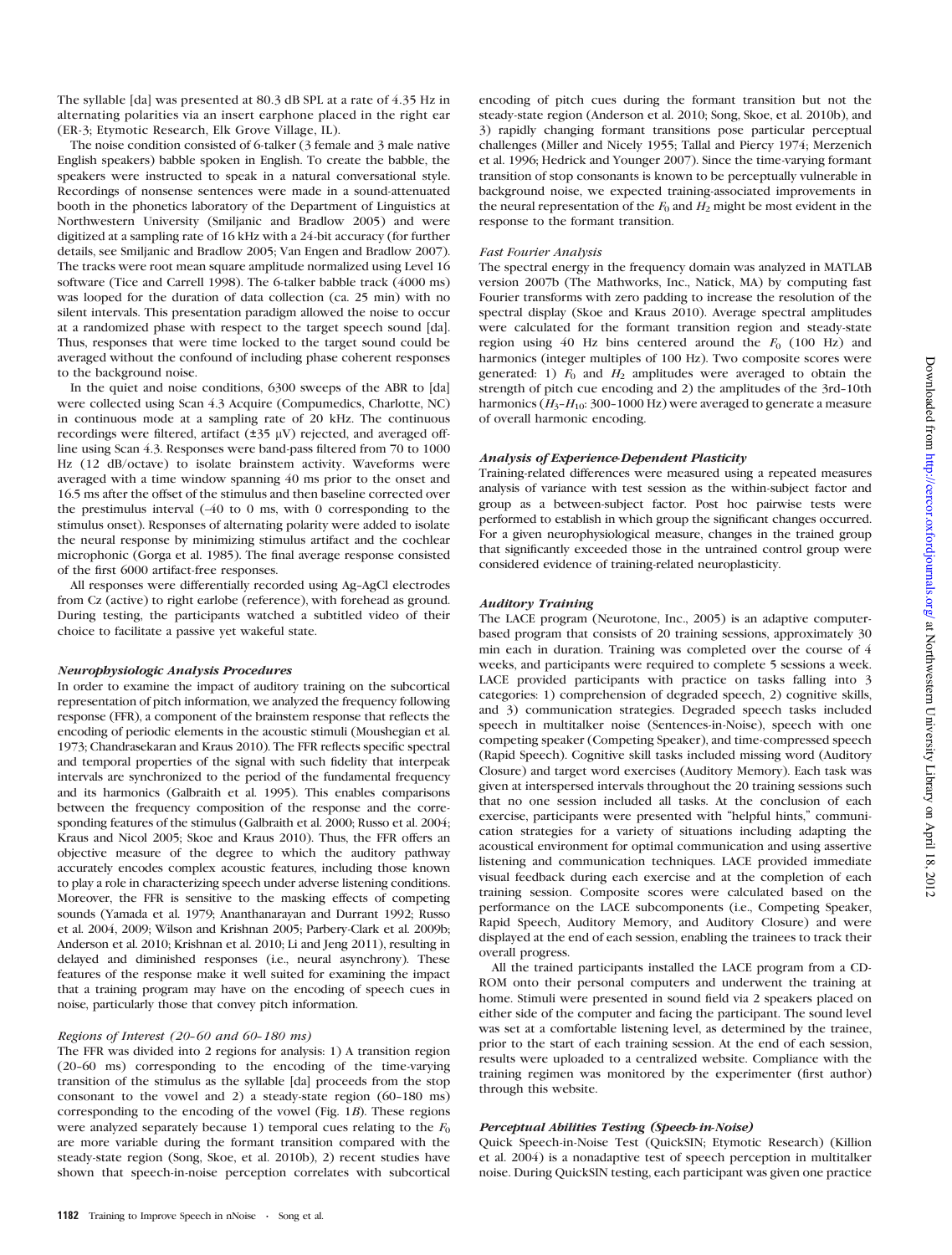list to acquaint him/her with the task. Then 4 of the 18 lists of the QuickSIN were randomly selected and administered. Each list consisted of 6 target sentences spoken by a female talker that were embedded in 4-talker babble (3 women and 1 man). The sentences were grammatically correct yet did not contain many semantic or contextual cues (Wilson et al. 2007). Sample sentences, with key words italicized, included, "A force equal to that would move the earth." and "The weight of the package was seen on a high scale.'' The SNR decreased in 5 dB increments from 25 to 0 dB SNR with each sentence presentation. This test sentences were presented binaurally at 70 dB HL via ER-2 insert earphones (Etymotic Research). Instructions and feedback were also delivered through the insert earphones. The QuickSIN CD was played through a compact disc player connected externally to a GSI 61 audiometer. Participants were instructed to repeat back sentences spoken by the target talker by speaking into a microphone that was mounted on a wall directly in front of them. The tester also adjusted the intensity of the subjects' voice to a comfortable listening level using the ''Talkback'' dial on the audiometer. In scoring the test, one point was awarded for each of the 5 key words that were repeated correctly for each sentence. Incorrect or omitted words were annotated on a response form by the tester, and performance scores were checked by an independent auditor blind to subject grouping. The SNR loss score for each list was calculated following the instruction manual for the QuickSIN test by adding the number of key words repeated correctly, summing across all 6 sentences, and subtracting the total correct from 25.5. A more negative SNR loss was indicative of better performance on the task. The 4 SNR loss scores were averaged to obtain each participant's final QuickSIN SNR loss score for each test session.

The Hearing in Noise Test (HINT; Biologic Systems Corp., Mundelein, IL) (Nilsson et al. 1994) is an adaptive test that measures speech perception ability. During the HINT, participants were instructed to repeat back short, semantically, and syntactically simple sentences by speaking into a microphone that they held a few inches from their mouths. The HINT sentences were presented in a speech-shaped background noise that matched the spectra of the test sentences. No background noise was present at the time the participants provided their responses orally. Sample sentences included ''Sugar is very sweet'' and ''Children like strawberries.'' The speech stimuli consisted of Bamford-Kowal-Bench (1979) sentences (12 lists of 20 sentences) spoken by a man and presented in sound field via 2 loudspeakers positioned at a 90° angle from each other. The participant sat 1 m equidistant from the 2 loudspeakers, and the target sentences were always presented from the speaker that he/she was facing (source location of  $0^{\circ}$ ) for each listening condition. There were 3 noise conditions that only differed in the location of the speaker presenting the noise: noise delivered from 0° (HINT-Front), 90° to the right (HINT-Right), and 90" to the left (HINT-Left). The intensity level of the noise was fixed at 65 dB SPL, and the intensity level of the target sentences was adjusted by the HINT software until a threshold SNR was obtained (i.e., difference in intensity [dB] between the speech and noise level for which 50% of sentences are correctly repeated). Each participant was given 4 practice sentences in the HINT-Front condition at the beginning of the test before they were administered each of the 3 noise conditions. The tester adjusted the intensity of the subjects' voice to a comfortable listening level using the computer's volume setting. Threshold SNRs were calculated for the 3 conditions with a more negative SNR indicating a greater ability to perceive speech in more adverse listening conditions. Composite scores were also calculated based on the threshold SNRs of the 3 HINT noise conditions. During the pre- and posttesting sessions, participants were randomly presented with a different sentence list for each listening condition.

## Neural Correlates of Learning

We examined relationships between training-related brainstem plasticity and changes in perceptual measures and potential neural indicators of behavioral improvement. To examine the relationship between subcortical encoding of pitch- and training-associated learning, composite measures obtained from the average of  $F_0-H_2$  amplitudes, derived from the transition and steady-state response regions were correlated with the amount of learning on LACE tasks and on independent measures of speech-in-noise perception (e.g., QuickSIN SNR loss [post]-QuickSIN SNR loss [pre]).

# **Results**

# General Auditory Training

To determine if training-related changes in LACE performance were statistically significant, initial performance scores were compared with scores obtained from the final session of each task. A repeated measures analysis of variance (RMANOVA) with training session (2: initial vs. final) and task (5: individual LACE components) as within-subject factors showed a significant main effect of task ( $F_{4,24} = 227.707, P \le 0.001$ ), as well as a significant interaction between training session and task  $(F_{4,24} = 29.658, P \le 0.001)$ . Post hoc paired *t*-test analysis showed a significant improvement in scores corresponding to Speech-in-Noise, Competing Speaker, Rapid Speech, Auditory Memory, and Auditory Closure tasks ( $t_{27}$  = 4.981, -9.550, 7.551,  $-10.814$ ,  $-2.320$ , and  $P = \langle 0.001, \langle 0.001, \langle 0.001, \langle 0.001, 0.028, \langle 0.001, \langle 0.001, \langle 0.001, \langle 0.001, \langle 0.001, \langle 0.001, \langle 0.001, \langle 0.001, \langle 0.001, \langle 0.001, \langle 0.001, \langle 0.001, \langle 0.001, \langle 0.001, \langle 0.001, \langle 0.001, \langle 0.0$ respectively). Moreover, since the Composite score of the first 2 sessions was always 90, the 'initial' Composite score used for analyses was obtained from the third training session and was compared with the final Composite score. A significant improvement on the Composite score, which reflects performance on all 5 listening tasks, was found  $(t_{27} = -2.790,$  $P = 0.010$ ).

## Independent Measures of Speech-in-Noise Perception

On both independent measures of speech-in-noise perception, performance improved significantly between the first and the second test sessions in the trained group relative to the control group (Fig. 2). A 2 treatment group (Trained vs. Control)  $\times$  2 test session (Test 1 vs. 2) multivariate RMANOVA was performed on 4 dependent measures of speech-in-noise perception (i.e., QuickSIN loss scores and HINT Noise-Front, -Right, and -Left SNRs). Results showed a main effect of test session  $(F_{4,55} = 10.074, P \le 0.001)$  and a significant interaction between test session and treatment group ( $F_{4,55}$  = 7.065,  $P < 0.001$ ). Post hoc 2 treatment group (Trained vs. Control)  $\times$  2 test session (Test 1 vs. 2) univariate RMANOVA performed separately for QuickSIN loss scores, and HINT SNRs showed a main effect of test session (QuickSIN:  $F_{1,58} = 27.299$ ,  $P < 0.001$ ; HINT:  $F_{1,58} = 16.760$ ,  $P < 0.001$ ) and a significant interaction between test session and treatment group (QuickSIN:  $F_{1,58} = 14.371$ ,  $P < 0.001$ , HINT:  $F_{1,58} = 16.791$ ,  $P < 0.001$ ). Follow-up paired t-test analyses for the trained group showed significant changes between the first and second sessions in the QuickSIN SNR loss scores ( $t_{27}$  = 5.025,  $P < 0.001$ ) and in the HINT SNR values in the Noise-Front, -Right, and Composite conditions  $(t_{27} = -3.586, -4.280, -5.092;$  and  $P = 0.001, <0.001, <0.001$ , respectively). The HINT-Left condition showed a marginal change ( $t_{27}$  = -1.926, P = 0.065). Furthermore, the group that underwent training showed a significant relationship between initial performance on QuickSIN and subsequent amount of learning on LACE, such that better initial performance was related with less improvement ( $r = -0.569$ ,  $P = 0.002$ ) (Fig. 3).

For the control group, paired t-test analysis showed no significant changes between the first and second sessions in the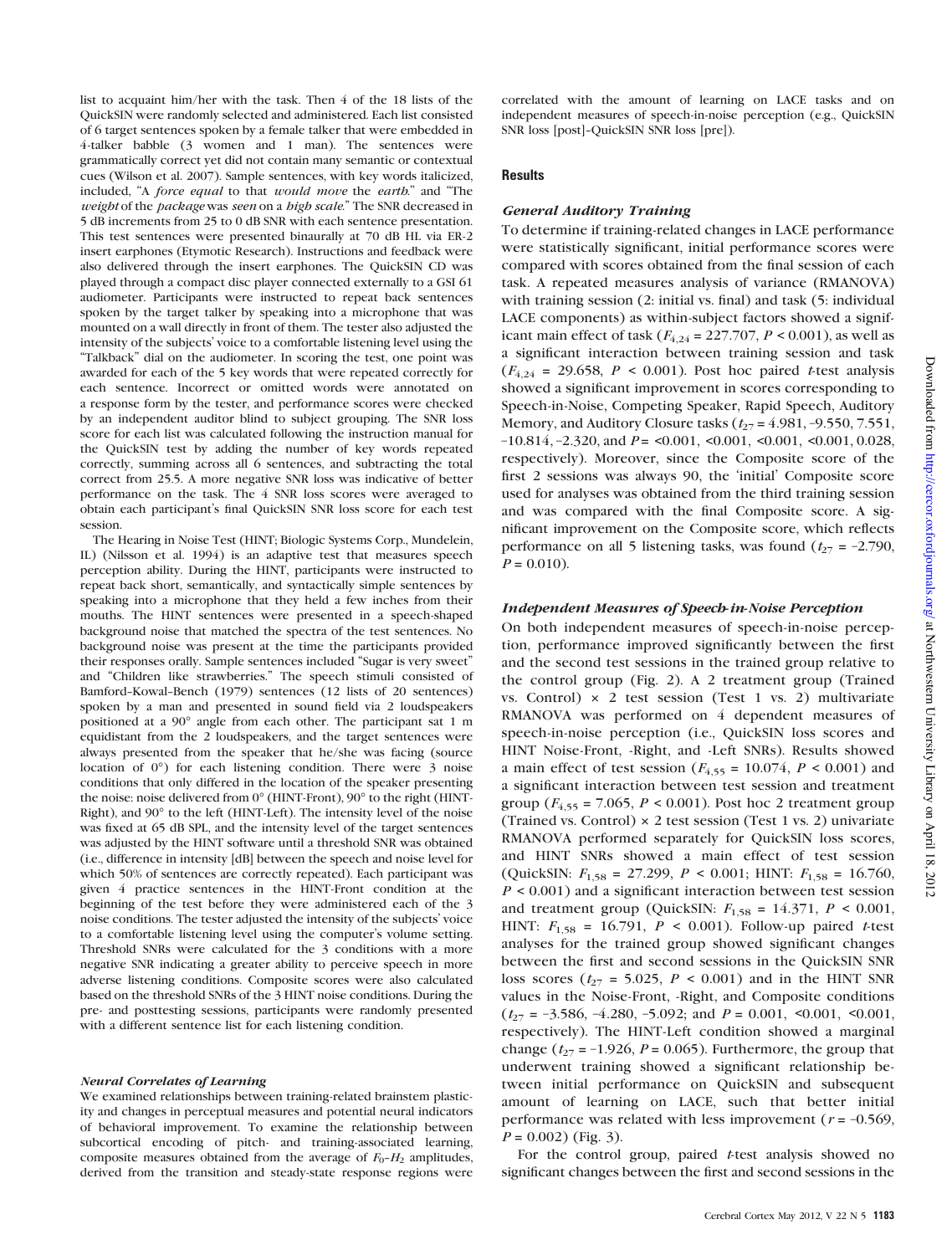

Figure 2. Mean speech-in-noise performance scores obtained from Tests 1, 2, and 3. Error bars represent one standard error of the mean (SEM).  $*P < 0.05$ . (A) Average QuickSIN SNR loss scores of the trained (solid) and control (dashed) groups from each test session. Trained subjects showed a significant improvement after training ( $t_{27} = 5.025$ ,  $P < 0.001$ ) on this task. (B) Average HINT Noise Composite SNR values of trained (solid) and control (dashed) groups from each test session. Trained subjects showed significant improvements after training in the Noise-Front, -Right, and Composite conditions ( $t_{27} = -3.586$ ,  $-4.280$ ,  $-5.092$ ; and  $P = 0.001$ ,  $\langle 0.001, \langle 0.001, \text{ respectively} \rangle$ . The HINT-Left condition showed a marginal change  $(t_{27} = -1.926, P = 0.065).$ 



Figure 3. Amount of training-related improvement on the QuickSIN test plotted as a function of initial SNR loss threshold for each subject who trained on LACE  $(r = -0.569, P = 0.002)$ .

QuickSIN SNR loss scores ( $t_{31} = 1.407$ ,  $P = 0.170$ ) nor in the HINT SNR values in the Noise-Front, -Right, -Left and Composite conditions ( $t_{31}$  = -0.630, 0.230, 0.290, -0.278; and  $P = 0.533, 0.820, 0.774, 0.783$ , respectively).

# Retention of Speech-in-Noise Perceptual Improvements after 6 Months

The improvement in speech-in-noise perception was retained approximately 6 months after the initial retest session (Test 2). A 2 treatment group (Trained vs. Control)  $\times$  3 test sessions (Tests 1, 2, and 3) multivariate RMANOVA performed on preand post-QuickSIN loss scores and HINT Noise-Front, -Right, and -Left SNRs as the dependent measures showed a main effect of test session ( $F_{1,26}$  = 2.461,  $P = 0.018$ ) and approached a significant interaction between test session and treatment group ( $F_{1,26}$  = 1.997,  $P = 0.054$ ).

Post hoc 2 treatment group (Trained vs. Control)  $\times$  2 test session (Test 2 vs. Test 3) univariate RMANOVA performed separately for QuickSIN loss scores and HINT SNRs did not show a significant main effect of test session (QuickSIN:  $F_{1,26} = 1.951$ ,  $P = 0.173$ ; HINT:  $F_{1,26} = 0.002$ ,  $P = 0.961$ ) nor a significant interaction between test session and treatment group (QuickSIN:  $F_{1,26} = 0.027$ ,  $P = 0.871$ ; HINT:  $F_{1,26} = 0.379$ ,  $P = 686$ ). This suggests that the perceptual improvement in the trained group was maintained several months after training was completed, while the control group demonstrated reliable test--retest speech-in-noise recognition ability across multiple test sessions.

Additionally, post hoc 2 treatment group (Trained vs. Control) 3 2 test session (Test 1 vs. 3) univariate RMANOVA was performed separately for each speech-in-noise test. Similar to findings observed during Test 2, QuickSIN showed a significant a main effect of test session (QuickSIN:  $F_{1,26} = 4.731$ ,  $P = 0.038$ ) and a significant interaction between test session and treatment group (QuickSIN:  $F_{1,26} = 5.516$ ,  $P = 0.026$ ). The HINT showed a main effect of training that was approaching statistical significance ( $F = 3.961$ ,  $P = 0.057$ ) and a significant interaction between test session and treatment group ( $F = 5.601$ ,  $P = 0.010$ ). Furthermore, follow-up paired *t*-test analyses of speech-in-noise perceptual scores from test sessions 1 and 3 of the trained group showed significant improvement in the QuickSIN SNR loss scores ( $t_{15}$  = 2.998,  $P = 0.008$ ) and in the HINT SNR values in the Noise-Front and Noise-Right conditions  $(t_{15} = -2.694, -2.800;$  and  $P = 0.021, 0.017$ ; respectively). The HINT-Left condition continued to show a marginal change ( $t_{15} = 0.533$ ,  $P = 0.062$ ). The control group showed no significant change in performance (QuickSIN  $t_{11} = -0.190$ ,  $P = 0.853$ , HINT-Front:  $t_{11} = -0.799$ ,  $P = 0.437$ , HINT-Right:  $t_{11} = -0.106$ ,  $P = 0.917$ , HINT-Left:  $t_{11} = -1.089$ ,  $P = 0.293$ ).

## Neurophysiological Responses from the Brainstem

## Stability of the Brainstem Measures Overtime

Test--retest data were collected from control subjects who did not undergo auditory training (refer to Song et al. (2010a) for more information on test--retest reliability of speech-evoked ABRs). RMANOVA revealed that the [da]-evoked brainstem responses recorded in quiet and background noise were stable and replicable between 2 sessions separated by approximately 2 months (Fig. 4).

## Effects of Training Brainstem Measures

In the transition and steady-state regions of the response (20–60) and 60-180 ms) in background noise, we found significant training-related enhancements in pitch-related encoding after the auditory training program (Fig. 5). A 2 treatment group (Trained vs. Control)  $\times$  2 test session (Test 1 vs. 2) multivariate RMANOVA was performed on the composite measure of pitch  $(F_0$  and  $H_2)$  encoding obtained from the transition and steadystate regions as dependent variables. A significant interaction was found between test session and treatment group for the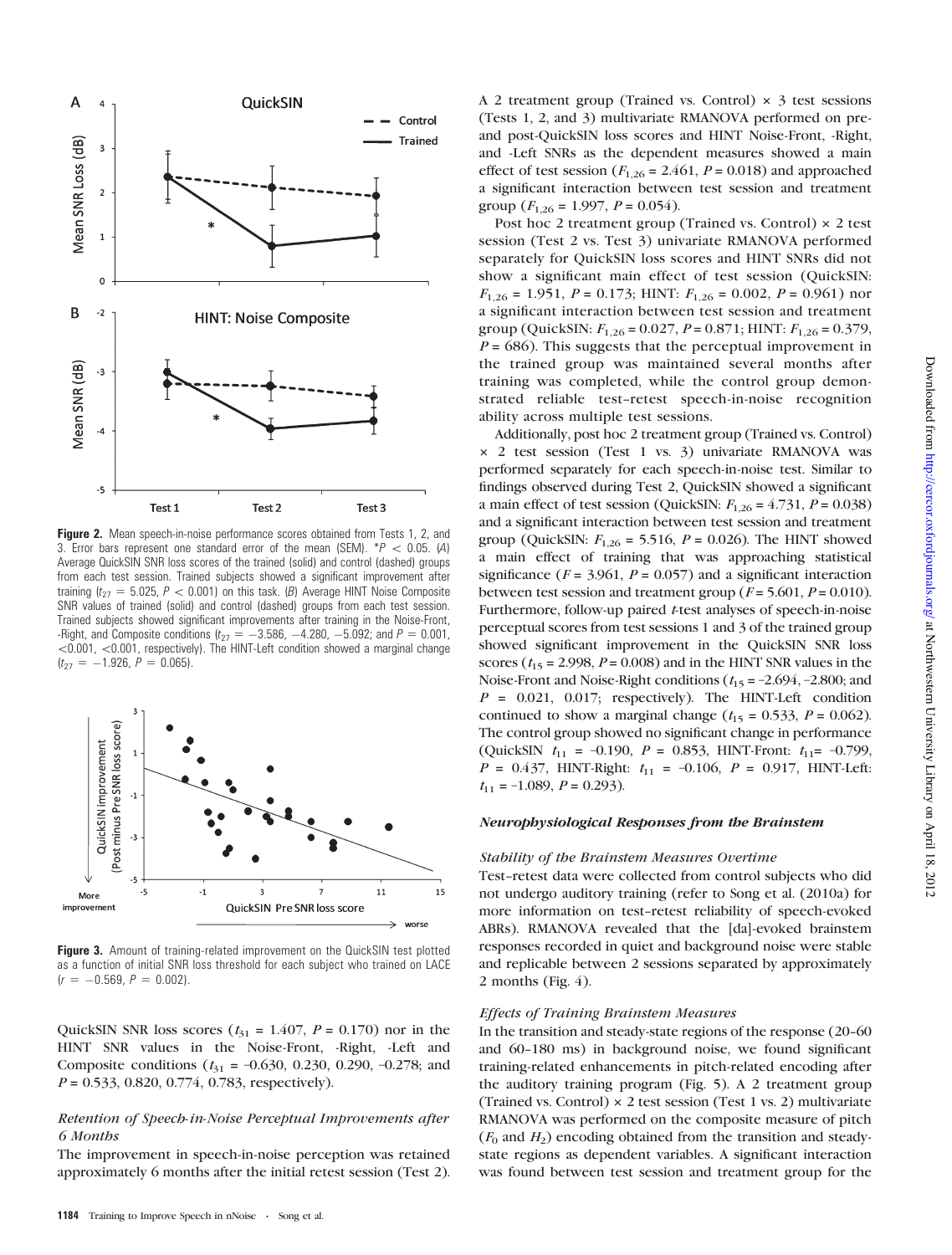

Figure 4. (A) Overlay of control groups' grand average brainstem responses from Test 1 (black) and Test 2 (gray) recorded in the quiet (top) and in 6-talker babble (bottom) conditions. (B) Grand average amplitudes of the fundamental frequency (100 Hz) and harmonics (200-1000 Hz) for the transition (top) and steady-state (bottom) regions of the control groups' response recorded in quiet and 6-talker babble obtained from Tests 1 (black) and 2 (gray)  $(\pm 1 \text{ SEM})$ .



Figure 5. Grand average spectra of the  $F_0$  (100 Hz) and harmonics (200-1000 Hz) calculated from responses recorded in  $(A)$  quiet and  $(B)$  6-talker babble obtained from pre- (black) and posttraining (red) sessions  $(\pm 1 \text{ SEM})$ . Training-related enhancements in the representation of pitch cues (i.e.,  $F_0$  and  $H_2$ ) were found in background noise in the trained group but not the control group as demonstrated by a significant interaction between test session and treatment group ( $F_{1,58} = 6.498$ ,  $P = 0.013$ ). This improvement was not seen in the brainstem response recorded in quiet (transition:  $F_{1,58} = 0.034$ ,  $P = 0.854$ ; steady-state:  $F_{1,58} = 0.003$ ,  $P = 0.960$ ).

pitch composite measure with the spectral magnitude for the  $F_0$  and  $H_2$  being enhanced after training in noise ( $F_{1,58}$  = 6.498,  $P = 0.013$ ). Post hoc 2 treatment group (Trained vs. Control)  $\times$ 

2 test session (Test 1 vs. 2) univariate RMANOVA was performed separately for the transition and steady-state regions to further assess pitch-related enhancement following training. Findings showed a significant interaction between test session and treatment group in each response region (transition region:  $F_{1,58} = 6.498$ ,  $P = 0.013$ ; steady-state region:  $F_{1,58} = 9.174$ ,  $P = 0.004$ ). Follow-up paired *t*-tests revealed a significant effect of training for  $F_0$  (transition:  $t_{27} = -2.103$ ,  $P = 0.045$ ; steady-state:  $t_{27} = -3.534$ ,  $P = 0.001$ ) and  $H_2$  ( $t_{27} = -2.230$ ,  $P = 0.034$ ; steadystate:  $t_{27} = -6.614$ ,  $P \le 0.001$ ).

A 2 treatment group (Trained vs. Control)  $\times$  2 test session (Test 1 vs. 2) multivariate RMANOVA was performed on the composite measure of higher harmonic frequency  $(H_3-H_{10})$ encoding obtained from the transition and steady-state regions as dependent variables. There was no main effect of training  $(F_{1,58} = 0.731, P = 0.396)$  nor significant interactions between test session and treatment group ( $F_{1,58} = 0.333$ ,  $P = 0.566$ ).

In the noise condition, training-related pitch cue enhancements were significantly different between the formant transition and steady-state regions (postminus preaverage  $F_0$ - $H_2$  magnitude) as shown by a significant 3-way interaction between the effect of training, response region, and frequency encoding  $(F_{1,27} = 9.433, P = 0.009)$ . Greater enhancements were found for the transition region (amount of change: 0.00839  $\mu$ V) of the response compared with the sustained vowel portion (amount of change:  $0.00393 \mu V$ ).

In the quiet condition, a 2 treatment group (Trained vs. Control)  $\times$  2 test session (Test 1 vs. 2) multivariate RMANOVA performed separately on the composite measures of pitch and higher harmonic frequency encoding obtained from both the transition and steady-state regions showed no training-related enhancements in the encoding of pitch cues ( $F_{1,58} = -0.031$ ,  $P = 0.861$ ) nor higher harmonics ( $F_{1,58} = 0.426$ ,  $P = 0.516$ ). There were also no significant interactions between test session and treatment group for either composite measures of frequency encoding (pitch cues:  $F_{1,58} = 0.018$ ,  $P = 0.896$ ; high harmonics:  $F_{1,58} = 1.488$ ,  $P = 0.227$ ).

Retention of Neurophysiologic Enhancement after 6 Months The retention of training-related enhancements in the trained group was assessed using an RMANOVA comparing neural strength of spectral encoding (pitch and harmonics) across all 3 test sessions over the 2 response regions. This analysis showed main effects of training and region ( $F_{1,27} = 24.351$ , 40.960;  $P \le 0.001$ ,  $\le 0.001$ , respectively) as well as a significant interaction between training and time region ( $F_{1,27} = 24.687$ ,  $P \leq 0.001$ ). Post hoc paired *t*-tests revealed no significant change in the strength of neural encoding of pitch in either the transition (quiet:  $F_{1,27} = 1.222$ ,  $P = 0.329$ ; 6-talker babble:  $F_{1,27}$  = 1.218,  $P = 0.330$ ) or the steady-state region (quiet:  $F_{1,27} = 2.423$ ,  $P = 0.131$ ; 6-talker babble:  $F_{1,27} = 0.901$ ,  $P =$ 0.430) from retest sessions 2 and 3. Moreover, there was no significant change in the representation of higher harmonics (300-1000 Hz) in either the quiet or 6-talker babble conditions ( $F_{1,27} = 1.267$ ,  $P = 0.317$ ;  $F_{1,27} = 0.479$ ,  $P = 0.575$ , respectively). These findings demonstrate long-term retention of the neurophysiologic enhancements seen immediately after completing training.

# Relationship to Behavior

Participants with the largest strength of pitch encoding at pretest in the noise condition showed the greatest amount of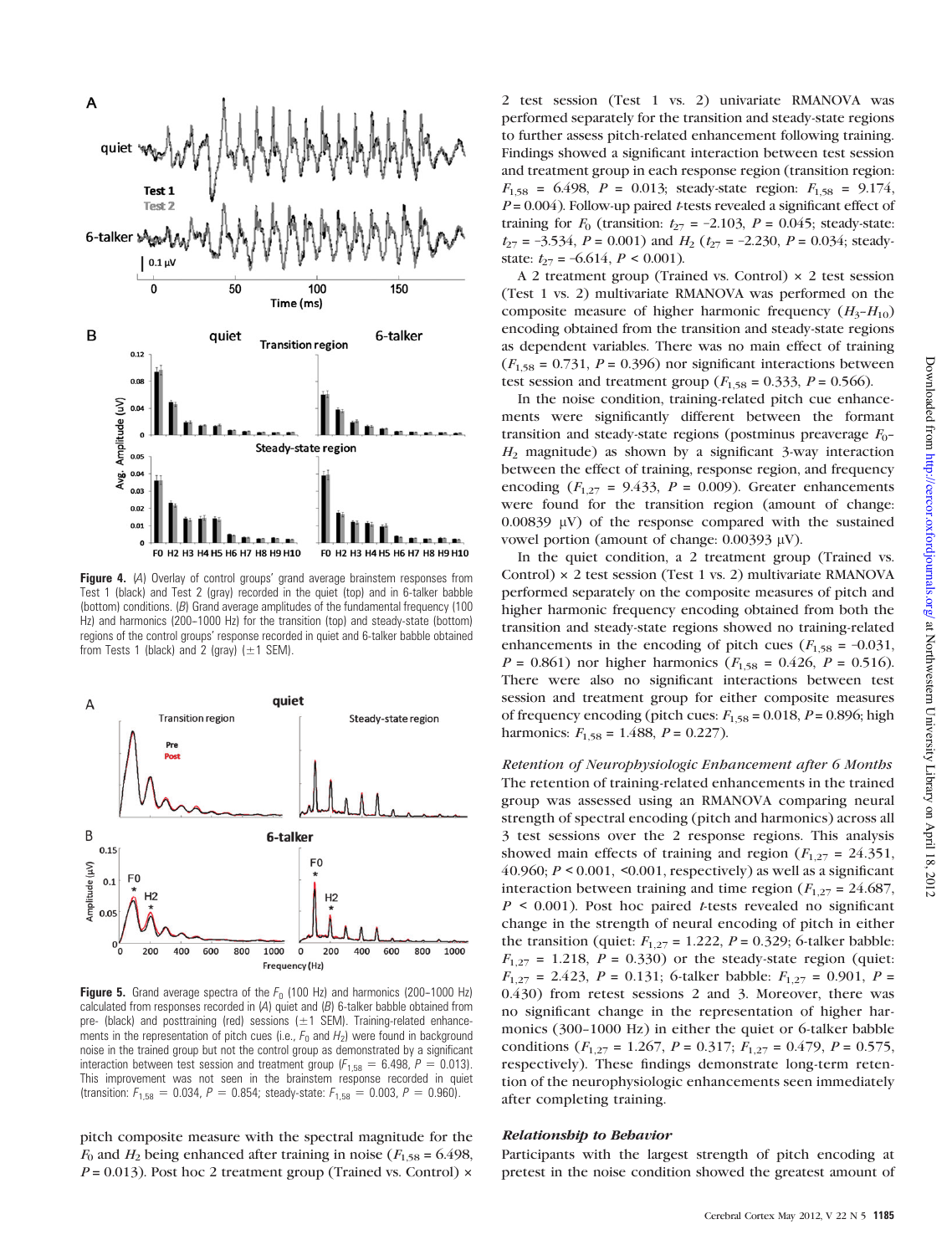learning. Significant correlations were found between the amount of improvement on the LACE Speech-in-Noise task and the pretraining strength of pitch encoding during the formant transition ( $r = -0.394$ ,  $P = 0.038$ ) and steady-state regions ( $r = -0.435$ ,  $P = 0.021$ ). A similar relationship was found between the Competing Speaker and pitch encoding during the steady-state region ( $r = -0.467$ ,  $P = 0.012$ ), suggesting that the strength of an individual person's subcortical encoding of pitch cues might predict the capacity for improvement with this particular training program.

Improvement on independent measures of speech-in-noise perception also correlated significantly with pretest pitchrelated brainstem measures. Pearson r correlations were statistically significant between the improvement in QuickSIN loss scores and the composite pitch measure obtained from both the transition and steady-state regions prior to training  $(r = -0.497, P = 0.007; r = -0.580, P = 0.001$ , respectively). Moreover, we found a significant relationship with the improvement in performance on HINT-Front and this neural measure during the steady-state region ( $r = -0.552$ ,  $P = 0.002$ ). Thus, participants with the largest strength of pitch encoding  $(F_0$  and  $H_2$  magnitude) at pretest showed the greatest amount of generalization of learning to independent measures of speech-in-noise perception (Fig. 6), consistent with their greater learning on the training measures.

In summary, we found training-related enhancements in speech-in-noise perception (LACE tasks, QuickSIN, and HINT) and increased neural representation of pitch cues in background noise. The neural enhancement in noise was most pronounced during the time-varying portion of the syllable known to be most vulnerable to perceptual disruption (i.e., the transition region).

### **Discussion**

This study is the first to show that the biological mechanisms subserving speech perception in noise are malleable with short-term training, and that the benefits of training are maintained over time. While training-induced brainstem plasticity has been demonstrated previously (Russo et al. 2005; Song et al. 2008; Carcagno and Plack 2010), unlike its predecessors, we utilized a more naturalistic training regimen that targets hearing speech in noise. By showing that a general training approach that mimics the challenges of real-world listening can affect sound processing in the brainstem, we provide an important conceptual advance to our understanding of the kind of training experiences that can influence sensory processing in adulthood.

#### Cognitive Influences on Subcortical Plasticity

To examine neural changes associated with improved speech perception in noise, we employed a commercially available program (LACE) that incorporates many features that maximize auditory learning (i.e., feedback, positive reinforcement, a diverse stimulus set, activation of cognitive processes). Due to the nature of the training program and the fact that improvements were seen on all LACE exercises, we cannot tease out whether subcortical plasticity was driven by a specific listening exercise or by the cumulative effects of all exercises. However, we contend that changes in perception and neurophysiology likely resulted from the way in which LACE integrates cognitive factors into its auditory training exercises. This kind of approach is especially important for improving our ability to listen in noise because sensory and cognitive processes must operate in tandem to extract and decode the target signal. Thus, by invoking high cognitive demands (e.g., semantically and syntactically complex sentences, auditory working memory, and attention) (Sweetow et al. 2006), LACE may strengthen cortical processes which in turn improve sensory acuity in the brainstem when listening to speech in background noise. As a consequence of this feedback, the signal being relayed to the cortex is more robust. This explanation is consistent with a theoretical framework of subcortical plasticity in which the brainstem operates as part of an integrated network of subcortical and cortical structures linked by afferent and efferent processes (Suga et al. 2000; Krishnan and Gandour 2009; Tzounopoulos and Kraus 2009; Bajo et al. 2010; Kraus and Chandrasekaran 2010). In this theoretical framework, brainstem activity can both ''influence'' and ''be influenced by'' cortical processes. Here, we provide evidence that this network is malleable with training, by showing that improved brainstem encoding can arise from training on cognitive-based tasks.

It is important to note that this short-term training program did not have broad indiscriminate effects on auditory processing in noise. Instead, it affected how specific aspects of the auditory signal, namely pitch cues  $(F_0 \text{ and } H_2)$ , were processed.



Figure 6. Correlation between behavioral and physiologic measures. Training-related changes in speech-in-noise performance (posttraining minus pretraining) were plotted as a function of the strength of pitch encoding (average magnitude of  $F_0$  and  $H_2$ ) obtained from the steady-state region in the 6-talker babble condition at pretest. Pearson r correlations were significant for LACE-related tasks involving background noise (Competing speaker;  $r = -0.467$ ,  $P = 0.012$ ) and the degree of improvement on QuickSIN  $(r = -0.580, P = 0.001)$  and HINT Noise-Front  $(r = -0.552, P = 0.002)$ .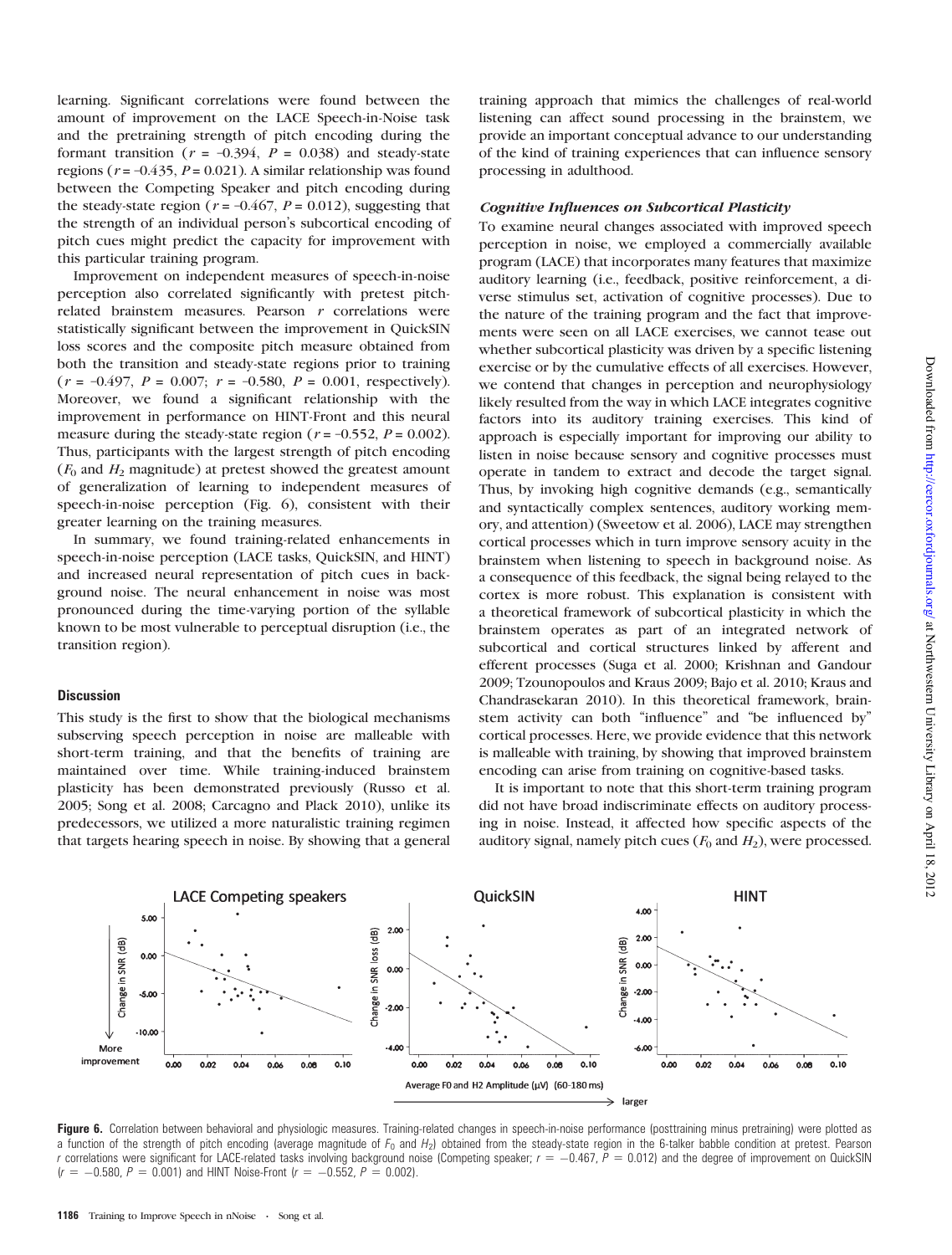How can we explain this result? From an acoustic standpoint,  $F_0$  and  $H_2$  are important cues when listening in noise because they aid speaker identification and auditory object formation (Oxenham 2008; Shinn-Cunningham and Best 2008). As suggested by previous work (Song et al. 2008; Anderson et al. 2010; Anderson et al. 2011), the ability to understand speech in noise is influenced by how the subcortical auditory system represents these specific pitch cues. It is also known that the time-variant (formant transition) portion of the syllable is especially perceptually vulnerable in noise (Miller and Nicely 1955; Assmann and Summerfield 2004). Notably, the trainingassociated changes reported here were reflected specifically in the encoding of  $F_0$  and  $H_2$  and were most salient in response to the transition portion of the syllable. Here, we add a new piece to the story by showing that pitch encoding can be improved when training under naturalistic conditions in which pitch cues are perceptually important.

In summary, improvements in sensory processing in noise likely resulted from the interaction of the brainstem's ''affinity'' for encoding pitch cues (Krishnan 2002; Krishnan and Gandour 2009; Krishnan et al. 2009), the inherent malleability of pitch processing (Wong, Skoe, et al. 2007; Song et al. 2008; Carcagno and Plack 2010), and the importance of pitch cues when listening in noise. Moreover, LACE's cognitive approach to training in noise may have boosted the effects of training by engaging top-down mechanisms.

# Predicting Learning Success: Behavioral and Neural **Metrics**

Consistent with de Boer and Thornton's (2008) work, learning was dependent on the initial performance on a measure of speech-in-noise perception (i.e., QuickSIN), such that poorer performers showed greater improvements than good performers. We also show that the extent of learning was predicted by the strength of the neural representation of pitch cues presented in noise before training. This finding suggests that individuals, who are better at representing pitch cues before training, are in a stronger position to profit from these cues in the training exercises, which might enable greater improvements in speech-in-noise perception. This interpretation is consistent with cortical studies in which the most successful learners were those with the largest pretraining activation (Wong, Perrachione, et al. 2007; Tremblay et al. 2009). Future investigations will help to further delineate the complex interactions among the behavioral and neurophysiological factors that predict learning outcomes.

## Clinical and Social Implications

By showing that subcortical function is malleable in adulthood, our study corroborates and extends findings by de Boer and Thornton (2008), Song et al. (2008), and Carcagno and Plack (2010). The inclusion of a young, adult, normal hearing population allowed us to elucidate the nervous system's capacity to change without the confounds of age-related declines in peripheral and cognitive functions. While nonnative English speakers are not a clinical group, they are an important population to study for both scientific and sociopolitical reasons. For example, they experience greater difficulty perceiving their second language in noise despite having normal hearing and intelligence (Mayo et al. 1997; Meador et al. 2000; Rogers et al. 2006). This has significant sociopolitical

implications given that the breadth of linguistic diversity continues to increase rapidly in the United States of America. Over the past decade, numerous states have experienced double-digit population growth rates largely due to a greater influx of nonnative English-speaking immigrants. Approximately 11% (31 million) of individuals counted in the 2000 US Census were not born in this country (United States Census 2000), and recently available data from the 2004-2005 school year reported that approximately 5.1 million nonnative English learners were enrolled in public schools, a 45% increase over the 1998-1999 academic year (NCELA 2006). The pronounced increase of nonnative English speakers in the United States of America should motivate researchers to investigate avenues to enhance the effectiveness of communication in everyday listening situations.

Our study supports the use of cognitive-based auditory training programs to improve listening in everyday listening environments for normal hearing young adults. Thus, our findings provide an important baseline for understanding the biological correlates of training-related plasticity in adulthood. Taken together with the fact that LACE was designed for clinical populations with age-related changes in auditory function and those with peripheral hearing loss, findings from this study and others could be used to ultimately enhance human communication for those experiencing greater auditory perceptual difficulties, such as older adults (Kim et al. 2006; Wong et al. 2010; Parbery-Clark et al. 2011), individuals with hearing loss (Dubno et al. 1984; Helfer and Wilber 1990), and children with learning problems (Bradlow et al. 2003; Ziegler et al. 2005, 2009).

Specifically, we found that LACE training generalizes to standardized clinically utilized measures of speech-in-noise perception—a critical factor if training is to have an impact on real-world listening. This independent assessment of a commercially available training program has the potential to provide valuable information to clinicians, teachers, and the general public. This study is a step toward verifying the efficacy of auditory training programs, which, together with other studies investigating training-related improvements in speech perception, will help empower clinicians to optimize remediation strategies for populations with communication difficulties. Moreover, by contributing to our understanding of the neural mechanisms subserving to auditory learning, our results may prove helpful in designing intervention protocols for improving speech-in-noise perception in everyday listening situations.

Future investigations should extend this line of work to a wider range of populations. Since hearing in noise is fundamental to human communication, the outcomes of this future work could have broad social implications. This is because the failure to effectively communicate in noise can impede vocational, emotional, and academic success.

## **Conclusion**

This study offers the first empirical evidence that naturalistic training, combining sensory and cognitive dimensions, can enhance how the nervous system encodes acoustic cues that are important for listening in noise. This finding, which provides a conceptual advance to our understanding of experience-dependent plasticity, aligns with a theoretical framework, in which subcortical and cortical structures work in a cohesive manner to enable complex auditory learning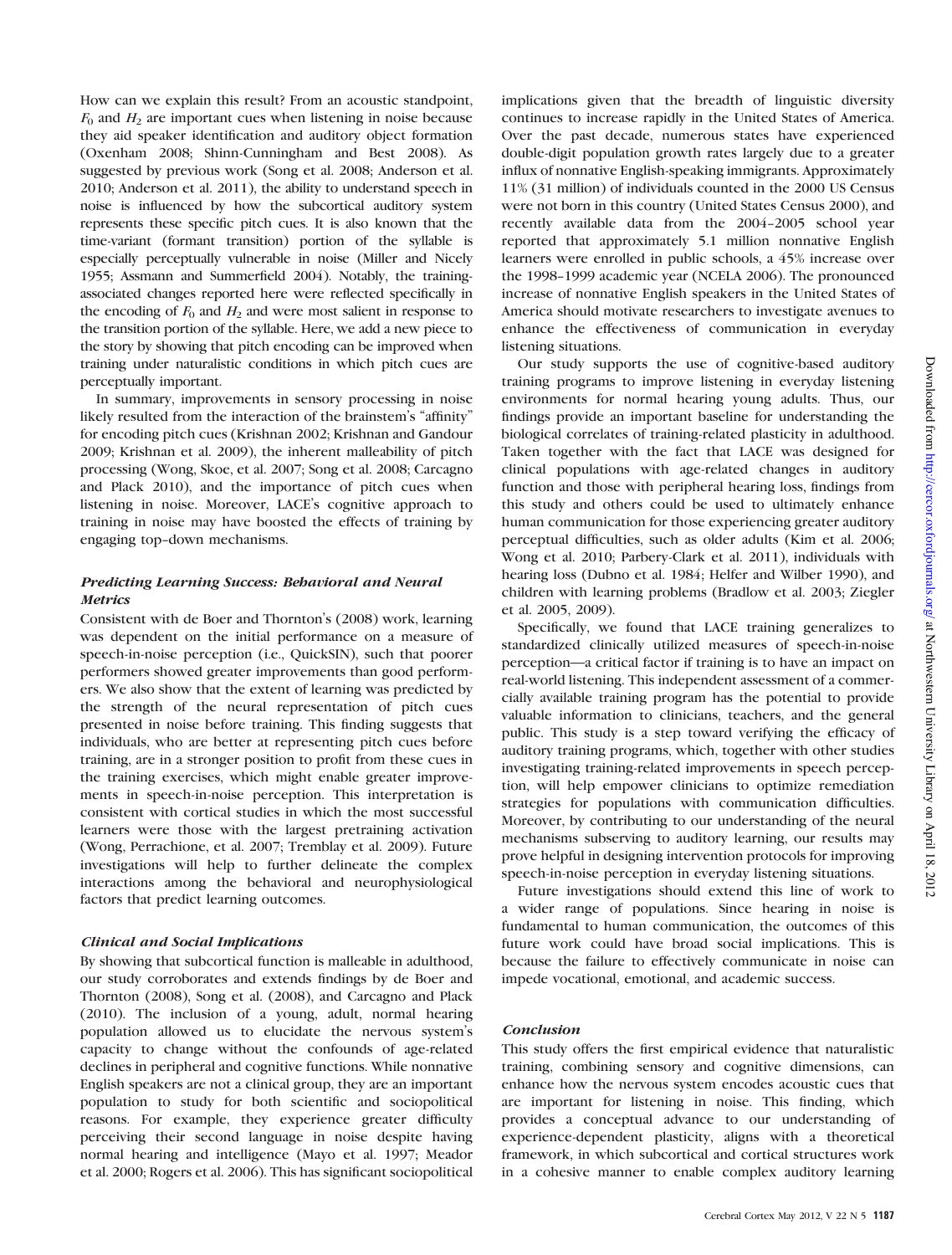(Suga et al. 2000; Krishnan and Gandour 2009; Bajo et al. 2010; Kraus and Chandrasekaran 2010). By showing that a training program can improve how the adult nervous system processes speech in noise, these results promote the possibility of improving a fundamental, yet challenging, aspect of human communication in a wide range of populations.

## Funding

This work was supported by R01 DC01510, T32 NS047987, F32 DC008052, and Marie Curie International Reintegration (grant 224763).

## **Notes**

The authors wish to thank the members of the Auditory Neuroscience Laboratory for their helpful discussions and all of the subjects who kindly participated in this study. Conflict of Interest : None declared.

## **References**

- Aiken SJ, Picton TW. 2008. Envelope and spectral frequency-following responses to vowel sounds. Hear Res. 245:35-47.
- Akhoun I, Gallégo S, Moulin A, Menard M, Veuillet E, Berger-Vachon C, Collet L, Thai-Van H. 2008. The temporal relationship between speech auditory brainstem responses and the acoustic pattern of the phoneme /ba/ in normal-hearing adults. Clin Neurophysiol. 119:922-933.
- Amitay S, Hawkey DJC, Moore DR. 2005. Auditory frequency discrimination learning is affected by stimulus variability. Percept Psychophys. 67:691-698.
- Ananthanarayan AK, Durrant JD. 1992. The frequency-following response and the onset response: evaluation of frequency specificity using a forward-masking paradigm. Ear Hear. 13:228-232.
- Anderson S, Parbery-Clark A, Yi HG, Kraus N. 2011. A neural basis of speech-in-noise perception in older adults. Ear Hear. 32. doi: 10.1097/AUD.0b013e31822229d3.
- Anderson S, Skoe E, Chandrasekaran B, Zecker S, Kraus N. 2010. Brainstem correlates of speech-in-noise perception in children. Hear Res. doi: 10.1016/j.heares.2010.08.001.
- Assmann P, Summerfield Q. 2004. The perception of speech under adverse conditions. New York: Springer.
- Assmann PF, Summerfield Q. 1990. Modeling the perception of concurrent vowels—vowels with different fundamental frequencies. J Acoust Soc Am. 88:680-697.
- Bajo VM, Nodal FR, Moore DR, King AJ. 2010. The descending corticocollicular pathway mediates learning-induced auditory plasticity. Nat Neurosci. 13:253-260.
- Bakin JS, Weinberger NM. 1990. Classical conditioning induces CSspecific receptive field plasticity in the auditory cortex of the guinea pig. Brain Res. 536:271-286.
- Bidelman GM, Krishnan A. 2010. Effects of reverberation on brainstem representation of speech in musicians and nonmusicians. Brain Res. 1355:112--125.
- Bird J, Darwin C. 1998. Effects of a difference in fundamental frequency in separating two sentences. Psychophysical and physiological advances in hearing. London: Whurr.
- Bradlow AR, Kraus N, Hayes E. 2003. Speaking clearly for children with learning disabilities: sentence perception in noise. J Speech Lang Hear Res. 46:80-97.
- Brokx JPL, Nooteboom SG. 1982. Intonation and the perceptual separation of simultaneous voices. J Phon. 10:23-36.
- Brown L, Sherbenou RJ, Johnsen SK. 1997. Test of nonverbal intelligence: a language-free measure of cognitive ability. Austin (TX): PRO-ED Inc.
- Burk MH, Humes LE. 2007. Effects of training on speech recognition performance in noise using lexically hard words. J Speech Lang Hear Res. 50:25-40.
- Burk MH, Humes LE, Amos NE, Strauser LE. 2006. Effect of training on word-recognition performance in noise for young normal-hearing and older hearing-impaired listeners. Ear Hear. 27:263-278.
- Cainer KE, James C, Rajan R. 2008. Learning speech-in-noise discrimination in adult humans. Hear Res. 238:155-164.
- Carcagno S, Plack C. 2010. Subcortical plasticity following perceptual learning in a pitch discrimination task. J Assoc Res Otolaryngol. doi: 10.1007/s10162-010-0236-1.
- Chandrasekaran B, Kraus N. 2010. The scalp-recorded brainstem response to speech: neural origins and plasticity. Psychophysiology. 47:236-246.
- de Boer J, Thornton ARD. 2008. Neural correlates of perceptual learning in the auditory brainstem: efferent activity predicts and reflects improvement at a speech-in-noise discrimination task. J Neurosci. 28:4929-4937.
- Diamond DM, Weinberger NM. 1984. Physiological plasticity of single neurons in auditory cortex of the cat during acquisition of the pupillary conditioned response: II. Secondary field (AII). Behav Neurosci. 98:189-210.
- Diamond DM, Weinberger NM. 1986. Classical conditioning rapidly induces specific changes in frequency receptive fields of single neurons in secondary and ventral ectosylvian auditory cortical fields. Brain Res. 372:357-360.
- Diamond DM, Weinberger NM. 1989. Role of context in the expression of learning-induced plasticity of single neurons in auditory cortex. Behav Neurosci. 103:471-494.
- Dubno JR, Dirks DD, Morgan DE. 1984. Effects of age and mild hearingloss on speech recognition in noise. J Acoust Soc Am. 76:87-96.
- Edeline JM, Pham P, Weinberger NM. 1993. Rapid development of learning-induced receptive field plasticity in the auditory cortex. Behav Neurosci. 107:539-551.
- Gaab N, Gaser C, Schlaug G. 2006. Improvement-related functional plasticity following pitch memory training. Neuroimage. 31:255-263.
- Galbraith GC, Amaya EM, de Rivera JM, Donan NM, Duong MT, Hsu JN, Tran K, Tsang LP. 2004. Brain stem evoked response to forward and reversed speech in humans. Neuroreport. 15:2057-2060.
- Galbraith GC, Arbagey PW, Branski R, Comerci N, Rector PM. 1995. Intelligible speech encoded in the human brain stem frequency following response. Neuroreport. 6:2363-2367.
- Galbraith GC, Threadgill MR, Hemsley J, Salour K, Songdej N, Ton J, Cheung L. 2000. Putative measure of peripheral and brainstem frequency-following in humans. Neurosci Lett. 292:123-127.
- Gorga M, Abbas P, Worthington D. 1985. Stimulus calibration in ABR measurements. In: Jacobsen J, editor. The auditory brainstem response. San Diego (CA): College Hill Press. p. 49-62.
- Hall JW. 1992. Handbook of auditory evoked responses. Needham Heights (MA): Allyn and Bacon.
- Hedrick MS, Younger MS. 2007. Perceptual weighting of stop consonant cues by normal and impaired listeners in reverberation versus noise. J Speech Lang Hear Res. 50:254-269.
- Helfer KS, Wilber LA. 1990. Hearing-loss, aging, and speech-perception in reverberation and noise. J Speech Hear Res. 33:149-155.
- Hood LJ. 1998. Clinical applications of the auditory brainstem response. San Diego (CA): Singular Publishing Group, Inc.
- Jacobson J. 1985. The auditory brainstem response. San Diego (CA): College-Hill Press.
- Johnston KN, John AB, Kreisman NV, Hall JW, Crandell CC. 2009. Multiple benefits of personal FM system use by children with auditory processing disorder (APD). Int J Audiol. 48:371-383.
- Killion MC, Niquette PA, Gudmundsen GI, Revit LJ, Banerjee S. 2004. Development of a quick speech-in-noise test for measuring signalto-noise ratio loss in normal-hearing and hearing-impaired listeners. J Acoust Soc of Am. 116:2395-2405.
- Kim SH, Frisina RD, Mapes FM, Hickman ED, Frisina DR. 2006. Effect of age on binaural speech intelligibility in normal hearing adults. Speech Commun. 48:591-597.
- King C, Warrier CM, Hayes E, Kraus N. 2002. Deficits in auditory brainstem pathway encoding of speech sounds in children with learning problems. Neurosci Lett. 319:111-115.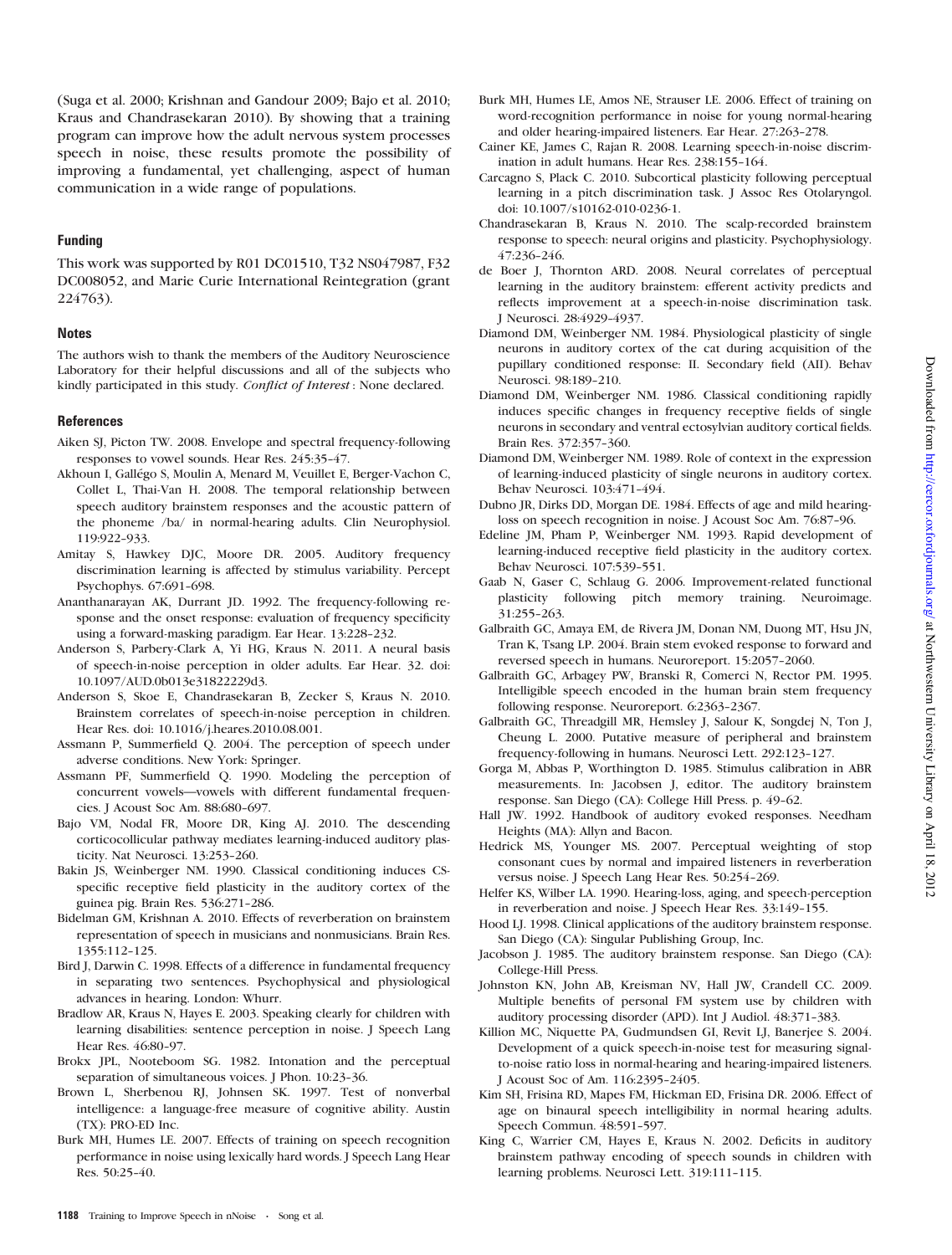- Klatt D. 1980. Software for cascade/parallel formant synthesizer. J Acoust Soc Am. 67:971-975.
- Kraus N, Chandrasekaran B. 2010. Musical training for the development of auditory skills. Nat Rev Neurosci. 11:599-605.
- Kraus N, Disterhoft JF. 1982. Response plasticity of single neurons in rabbit auditory association cortex during tone-signalled learning. Brain Res. 246:205-215.
- Kraus N, McGee T, Carrell TD, King C, Tremblay K, Nicol T. 1995. Central auditory system plasticity associated with speech discrimination training. J Cogn Neurosci. 7:25-32.
- Kraus N, Nicol T. 2005. Brainstem origins for cortical 'what' and 'where' pathways in the auditory system. Trends Neurosci. 28:176-181.
- Krishnan A. 2002. Human frequency-following responses: representation of steady-state synthetic vowels. Hear Res. 166:192-201.
- Krishnan A, Gandour JT. 2009. The role of the auditory brainstem in processing linguistically-relevant pitch patterns. Brain Lang. 110:135--148.
- Krishnan A, Gandour JT, Bidelman GM. 2010. Brainstem pitch representation in native speakers of Mandarin is less susceptible to degradation of stimulus temporal regularity. Brain Res. 1313:124--133.
- Krishnan A, Gandour JT, Bidelman GM, Swaminathan J. 2009. Experience-dependent neural representation of dynamic pitch in the brainstem. Neuroreport. 20:408-413.
- Krishnan A, Xu Y, Gandour JT, Cariani PA. 2004. Human frequencyfollowing response: representation of pitch contours in Chinese tones. Hear Res. 189:1-12.
- Krishnan A, Xu Y, Gandour J, Cariani P. 2005. Encoding of pitch in the human brainstem is sensitive to language experience. Brain Res Cogn Brain Res. 25:161-168.
- Kujala T, Karma K, Ceponiene R, Belitz S, Turkkila P, Tervaniemi M, Naatanen R. 2001. Plastic neural changes and reading improvement caused by audiovisual training in reading-impaired children. Proc Natl Acad Sci U S A. 98:10509-10514.
- Kumar A, Hedge M, Mayaleela. 2010. Perceptual learning of non-native speech contrast and functioning of the olivocochlear bundle. Int J Audiol. 49:488-496.
- Li X, Jeng FC. 2011. Noise tolerance in human frequency-following responses to voice pitch. J Acoust Soc Am. 129:EL21-EL26.
- Mayo LH, Florentine M, Buus S. 1997. Age of second-language acquisition and perception of speech in noise. J Speech Lang Hear Res. 40:686-693.
- Meador D, Flege JE, Mackay IR. 2000. Factors affecting the recognition of words in a second language. Lang Cogn. 3:55-67.
- Meddis R, O'Mard L. 1997. A unitary model of pitch perception. J Acoust Soc Am. 102:1811-1820.
- Merzenich MM, Jenkins WM, Johnston P, Schreiner C, Miller SL, Tallal P. 1996. Temporal processing deficits of language-learning impaired children ameliorated by training. Science. 271:77-81.
- Miller GA, Nicely PE. 1955. An analysis of perceptual confusions among some English consonants. J Acoust Soc Am. 27:338-352.
- Møller AR, Jannetta P. 1985. Neural generators of the auditory brainstem response. In: Jacobsen J, editor. The auditory brainstem response. San Diego (CA): College Hill Press. p. 13-32.
- Moore DR, Amitay S. 2007. Auditory training: rules and applications. Semin Hear. 28:99-109.
- Moore DR, Rosenberg JF, Coleman JS. 2005. Discrimination training of phonemic contrasts enhances phonological processing in mainstream school children. Brain Lang. 94:72-85.
- Mossbridge JA, Fitzgerald MB, O'Connor ES, Wright BA. 2006. Perceptual-learning evidence for separate processing of asynchrony and order tasks. J Neurosci. 26:12708--12716.
- Moushegian G, Rupert AL, Stillman RD. 1973. Scalp-recorded early responses in man to frequencies in speech range. Electroencephalogr Clin Neurophysiol. 35:665-667.
- Musacchia G, Sams M, Skoe E, Kraus N. 2007. Musicians have enhanced subcortical auditory and audiovisual processing of speech and music. Proc Natl Acad Sci U S A. 104:15894-15898.
- Naatanen R, Schroger E, Karakas S, Tervaniemi M, Paavilainen P. 1993. Development of a memory trace for a complex sound in the human brain. Neuroreport. 4:503-506.
- Nabelek AK, Donahue AM. 1984. Perception of consonants in reverberation by native and non-native listeners. J Acoust Soc Am. 75:632-634.
- NCELA 2006. Elementary and secondary enrollment of ELL students in U.S. Washington (DC): National Clearinghouse for English Language Acquisition and Language Instruction Educational Programs Available from: URL [http://www.ncela.gwu.edu/expert/faq/08leps.](http://www.ncela.gwu.edu/expert/faq/08leps.html) [html](http://www.ncela.gwu.edu/expert/faq/08leps.html).
- Neff DL, Green DM. 1987. Masking produced by spectral uncertainty with multicomponent maskers. Percept Psychophys. 41: 409-415.
- Nilsson M, Soli SD, Sullivan JA. 1994. Development of the Hearing in Noise Test for the Measurement of Speech Reception Thresholds in Quiet and in Noise. J Acoust Soc of Am. 95:1085-1099.
- Olds J, Disterhoft JF, Segal M, Kornblith CL, Hirsh R. 1972. Learning centers of rat brain mapped by measuring latencies of conditioned unit responses. J Neurophysiol. 35:202-219.
- Oxenham AJ. 2008. Pitch perception and auditory stream segregation: implications for hearing loss and cochlear implants. Trends Amplif. 12:316-331.
- Parbery-Clark A, Strait DL, Anderson S, Hittner E, Kraus N. 2011. Musical experience and the aging auditory system: Implications for cognitive abilities and hearing speech in noise. PLoS ONE 6:e18082. doi: 10.1371/journal.pone.0018082.
- Parbery-Clark A, Skoe E, Kraus N. 2009b. Musical experience limits the degradative effects of background noise on the neural processing of sound. J Neurosci. 29:14100-14107.
- Parbery-Clark A, Skoe E, Lam C, Kraus N. 2009a. Musician enhancement for speech in noise. Ear Hear. 30:653-661.
- Recanzone GH, Jenkins WM, Hradek GT, Merzenich MM. 1992. Progressive improvement in discriminative abilities in adult owl monkeys performing a tactile frequency discrimination task. J Neurophysiol. 67:1015--1030.
- Rogers CL, Lister JJ, Febo DM, Besing JM, Abrams HB. 2006. Effects of bilingualism, noise, and reverberation on speech perception by listeners with normal hearing. Appl Psycholinguist. 27:465-485.
- Russo N, Nicol T, Musacchia G, Kraus N. 2004. Brainstem responses to speech syllables. Clin Neurophysiol. 115:2021-2030.
- Russo N, Nicol T, Trommer B, Zecker S, Kraus N. 2009. Brainstem transcription of speech is disrupted in children with autism spectrum disorders. Dev Sci. 12:557-567.
- Russo NM, Nicol TG, Zecker SG, Hayes EA, Kraus N. 2005. Auditory training improves neural timing in the human brainstem. Behav Brain Res. 156:95-103.
- Schaffler T, Sonntag J, Hartnegg K, Fischer B. 2004. The effect of practice on low-level auditory discrimination, phonological skills, and spelling in dyslexia. Dyslexia. 10:119-130.
- Shinn-Cunningham BG, Best V. 2008. Selective attention in normal and impaired hearing. Trends Amplif. 12:283-299.
- Skoe E, Kraus N. 2010. Auditory brainstem response to complex sounds: a tutorial. Ear Hear. 31:302-324.
- Smiljanic R, Bradlow AR. 2005. Production and perception of clear speech in Croatian and English. J Acoust Soc Am. 118:1677-1688.
- Smith GE, Housen P, Yaffe K, Ronald R, Kennison RF, Mahncke HW, Zelinski EM. 2009. A cognitive training program based on principles of brain plasticity: results from the Improvement in Memory with Plasticity-based Adaptive Cognitive Training (IMPACT) study. J Am Geriatr Soc. 57:594-603.
- Song JH, Nicol T, Kraus N. 2010a. Test-retest reliability of the speechevoked auditory brainstem response in young adults. Clin Neurophysiol. doi: 10.1016/j.clinph.2010.07.009.
- Song JH, Skoe E, Banai K, Kraus N. 2010b. Perception of speech in noise: neural correlates. J Cogn Neurosci. doi: 10.1162/jocn.2010.21556.
- Song JH, Skoe E, Wong PCM, Kraus N. 2008. Plasticity in the adult human auditory brainstem following short-term linguistic training. J Cogn Neurosci. 20:1892--1902.
- Strait DL, Kraus N, Skoe E, Ashley R. 2009. Musical experience and neural efficiency—effects of training on subcortical processing of vocal expressions of emotion. Eur J Neurosci. 29:661-668.